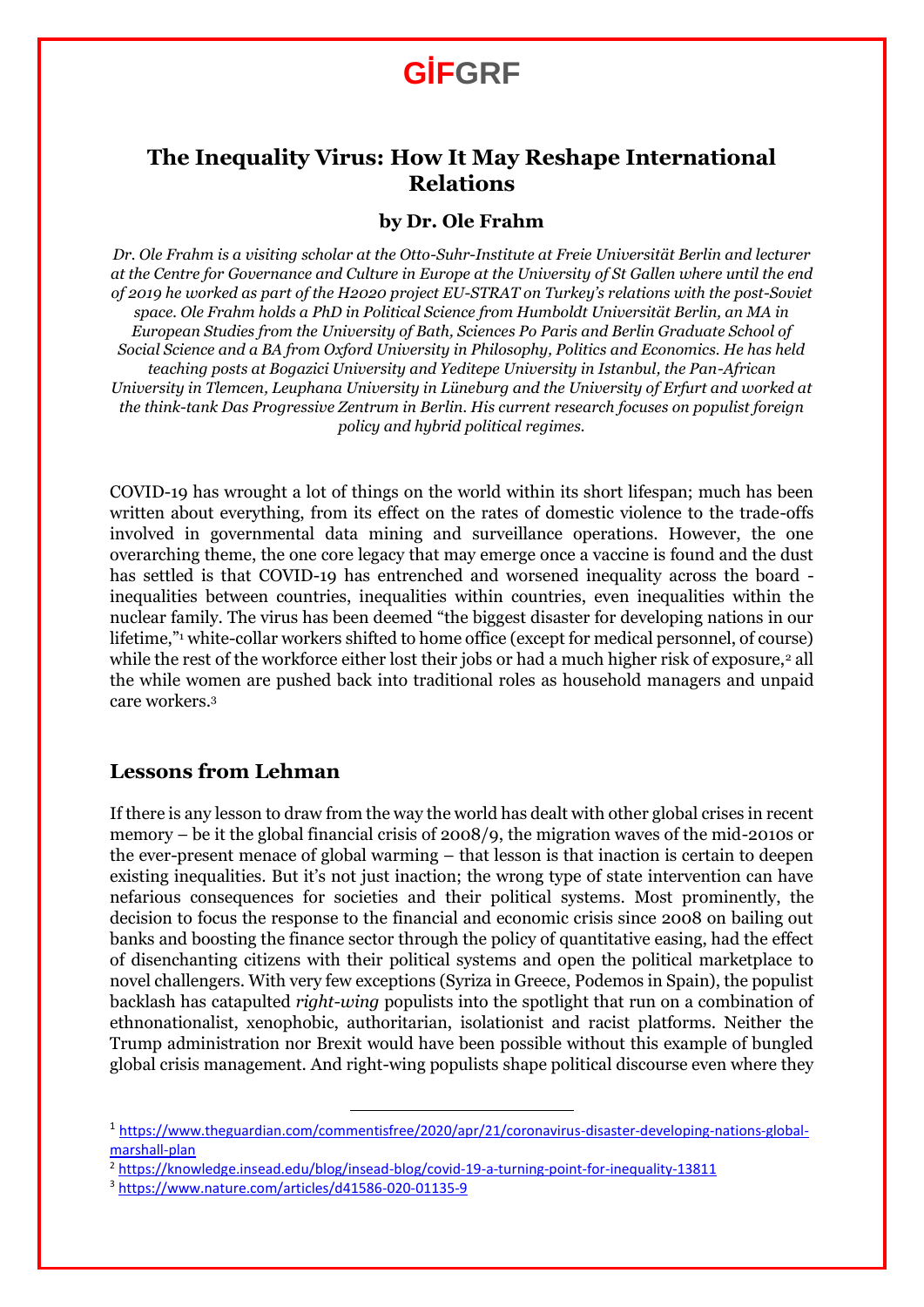are not (yet) in power. Hence, current plans for generous bailouts for airlines, automakers and Adidas make for nervous reading.<sup>4</sup>

#### **Prospects for Populists**

What I want to briefly dwell on in this opinion piece is the extent to which the pandemic may present a turning point for the way international relations are conducted and specifically what Covid-19 means for the fortunes of populist parties and leaders in the realm of foreign policy. I would argue that the virus presents the most serious real-life test to date for the strength and persuasiveness of populist foreign policies. At its core, populism is a rejection of the status quo which in the populists' own estimation is defined by elites who are out of touch with what the 'real people' want. While populists tend to be predominantly concerned with domestic politics, the nature of contemporary politics means that many issues dear to today's populists inevitably concern international affairs. Thus, well before a horseshoe bat met a pangolin on its way to Wuhan's wet market and in the course exposed the downside to global interconnectedness, right-wing populists all over the world had been warning against globalization and all it represents: multiculturalism, global work chains, outsourcing of blue-collar jobs, migration, a perceived loss of identity, you name it.

At first sight, the current situation might therefore appear as a fertile ground for populists to expand their reach. However, by and large, that does not seem to be the case. For one, coordinating the response to a pandemic is the time of the executive.<sup>5</sup> Much like other opposition parties, populists that are not in government struggle to make their voices heard unless their ideas and proposals are so extreme as to only appeal to a fringe audience. Even in countries where the executive is blundering in its response to the public health crisis, the public discourse will for the time being concentrate on the executives' failings rather than on alternative approaches proposed by fledgling populist challengers, desperately seeking to gain attention. The other aspect is that right-wing populists' anti-elitist stance has often featured rhetorical broadsides against experts of all stripes. Alas, it is towards these very experts that the vast majority of people turn to and trust during such an unprecedented global emergency.<sup>6</sup> The third and most salient factor for the relative weakness of populists in the current moment, though, is that mainstream governments across the world have effectively copied the populists' playbook and instituted policies aimed at the nation-state and the national community.<sup>7</sup> Closing the borders to non-nationals while repatriating citizens at considerable cost from every corner of the globe<sup>8</sup> may not make a lot of sense from an epidemiological point of view but certainly appeals to the chauvinist 'my country first' crowd. Thus, populists who rail against the disconnected political class presently find precious little traction in the realm of foreign policy.<sup>9</sup>

 $\overline{a}$ 

<sup>4</sup> [https://fortune.com/2020/04/08/coronavirus-stimulus-workers-companies-corporations-bailout-us](https://fortune.com/2020/04/08/coronavirus-stimulus-workers-companies-corporations-bailout-us-government/)[government/](https://fortune.com/2020/04/08/coronavirus-stimulus-workers-companies-corporations-bailout-us-government/)

<sup>5</sup> <https://www.ft.com/content/961b33ae-7efc-11ea-8fdb-7ec06edeef84>

<sup>6</sup> [https://www.washingtonpost.com/outlook/2020/04/06/one-upside-pandemic-americans-are-listening](https://www.washingtonpost.com/outlook/2020/04/06/one-upside-pandemic-americans-are-listening-experts-again/)[experts-again/](https://www.washingtonpost.com/outlook/2020/04/06/one-upside-pandemic-americans-are-listening-experts-again/)

<sup>7</sup> <https://newrepublic.com/article/157579/can-european-union-survive-coronavirus-pandemic>

<sup>8</sup> [https://www.dw.com/en/coronavirus-german-government-to-fly-home-tens-of-thousands-of-tourists/a-](https://www.dw.com/en/coronavirus-german-government-to-fly-home-tens-of-thousands-of-tourists/a-52811964)[52811964](https://www.dw.com/en/coronavirus-german-government-to-fly-home-tens-of-thousands-of-tourists/a-52811964)

<sup>&</sup>lt;sup>9</sup> [https://www.ecfr.eu/article/commentary\\_seven\\_early\\_lessons\\_from\\_the\\_coronavirus](https://www.ecfr.eu/article/commentary_seven_early_lessons_from_the_coronavirus)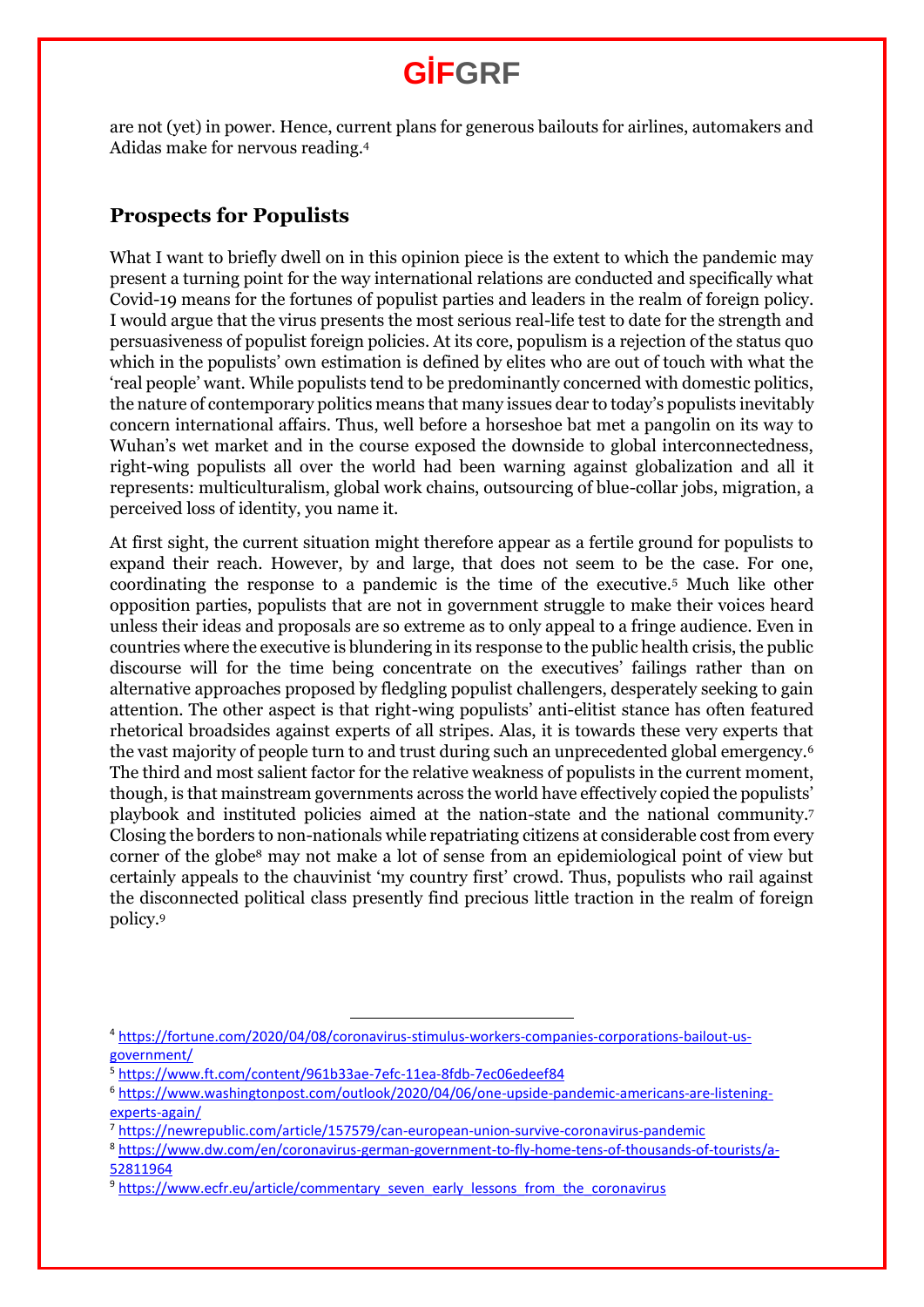### **Going it Alone or Going Global**

So, what does the pandemic mean for the future of international relations? Are we likely to see a shift towards more isolationist policies, permanent restrictions on travel and migration, and a more closed economic system that averts the alleged dangers of globalization by creating national economic islands? Unlikely. You do not have to subscribe to the tenets of neoliberalism to accept that global trade has made the world *as a whole* richer and has made a large range of consumer goods available to average and low-income workers from Ohio to Uganda. As a rule, people don't like to get poorer and they also don't want to buy the shirt they get from Vietnam or Bangladesh from local producers if it means paying ten times the price. At the risk of sounding like the WTO, a reversal of the integrated global economic system would make everyone worse off. Some right-wing populists may say that if you have got nothing left, you still have the nation. But the reality is if all that you have got is the nation, then what you have is nothing.

#### **Make Multilateralism Great Again**

The more reasonable and consequential question to ask is whether we will see the demise of multilateral politics. From my perspective, it is quite clear that there will in fact be a concerted attempt to salvage what remains of the multilateral rules-based order that has existed in varying forms since the end of the Cold War. This is in part due to a genuine belief in the benefits and 'rightness' of acting together rather than going it alone. An even stronger motivating factor should be that countries fear the consequences for themselves if international affairs were conducted on purely realist terms of furthering each country's national self-interest in an unregulated arena devoid of the mitigating force of collective interests and collective action. Naturally, this applies with added force to smaller and mediumsized countries without large populations, economies and militaries to back their demands.

In a unilateral world, who is going to listen to, for example, Greece's concerns? Who is going to care what Hungary wants if Hungary is no longer part of the European Union or, worse, if the European Union ceased to exist? Once the transition period ends, the UK, where parts of the governing Tories still cling to a vision of a post- or neo-imperial role for the former Empire, is due for a rude awakening of what going it alone entails. The second reason for the continued attractiveness of multilateral forms of governance is that neither small insignificant countries nor superpowers like China or the U.S. can go it alone on global challenges. That sounds like a truism, but it bears repeating. Climate change, international migration, energy transition, security of water and food supplies, large-scale tax evasion, crime syndicates and international terrorism cannot be solved by a country on its own. Both alternatives of relying either solely on bilateral treaties or of cutting off contact and connections with the rest of the world altogether come at an unfathomable cost.

### **A Multilateral Marshall Plan**

What is to be done? We need a new Marshall Plan, even if the architects of the original Marshall Plan are unlikely to join in given the Trump administration's persuasions. This not only concerns, for example, the divisions between Northern and Southern Europe that center on the question of whether issuing 'Corona bonds' which would create collective liability is a good